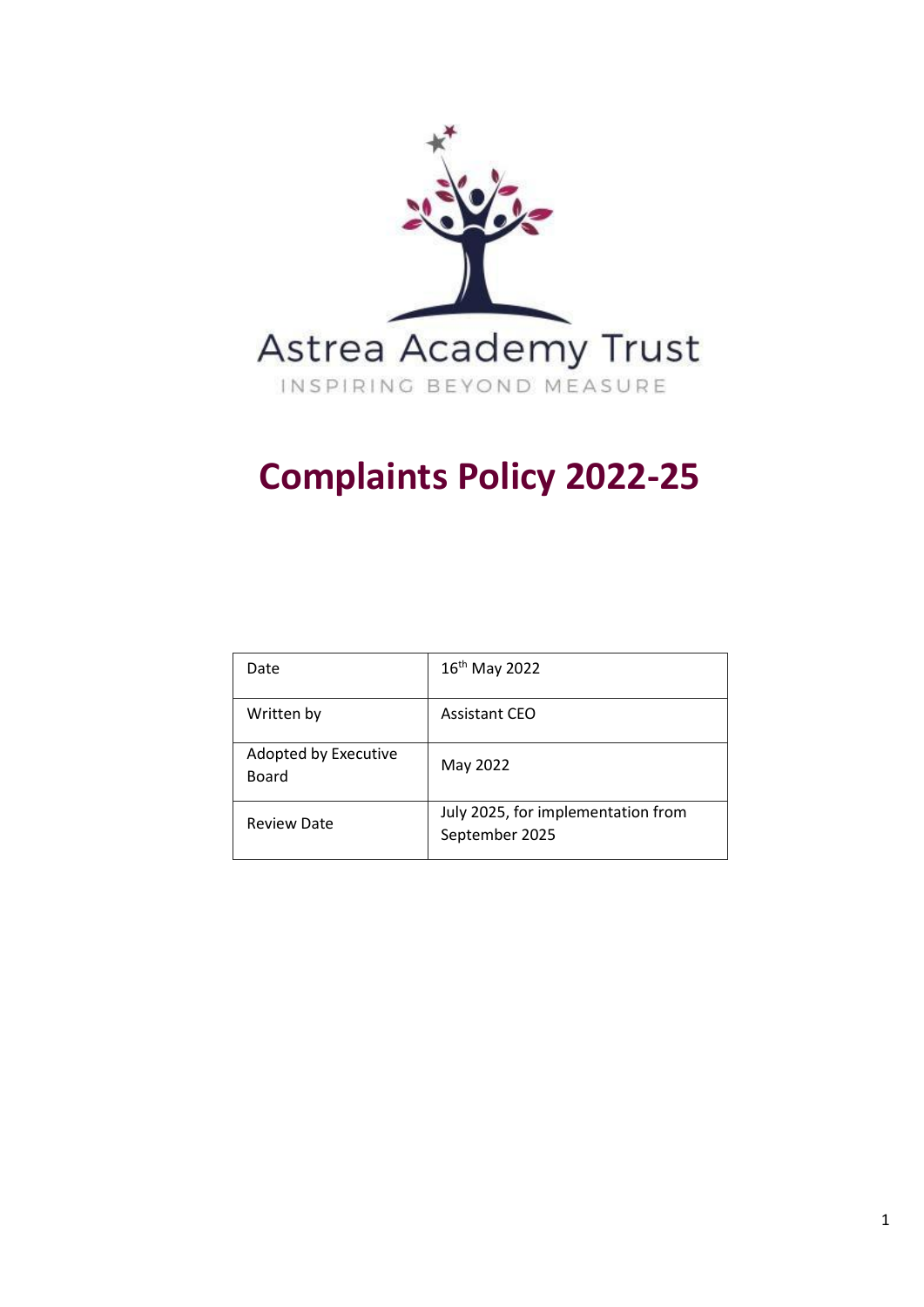# **Contents**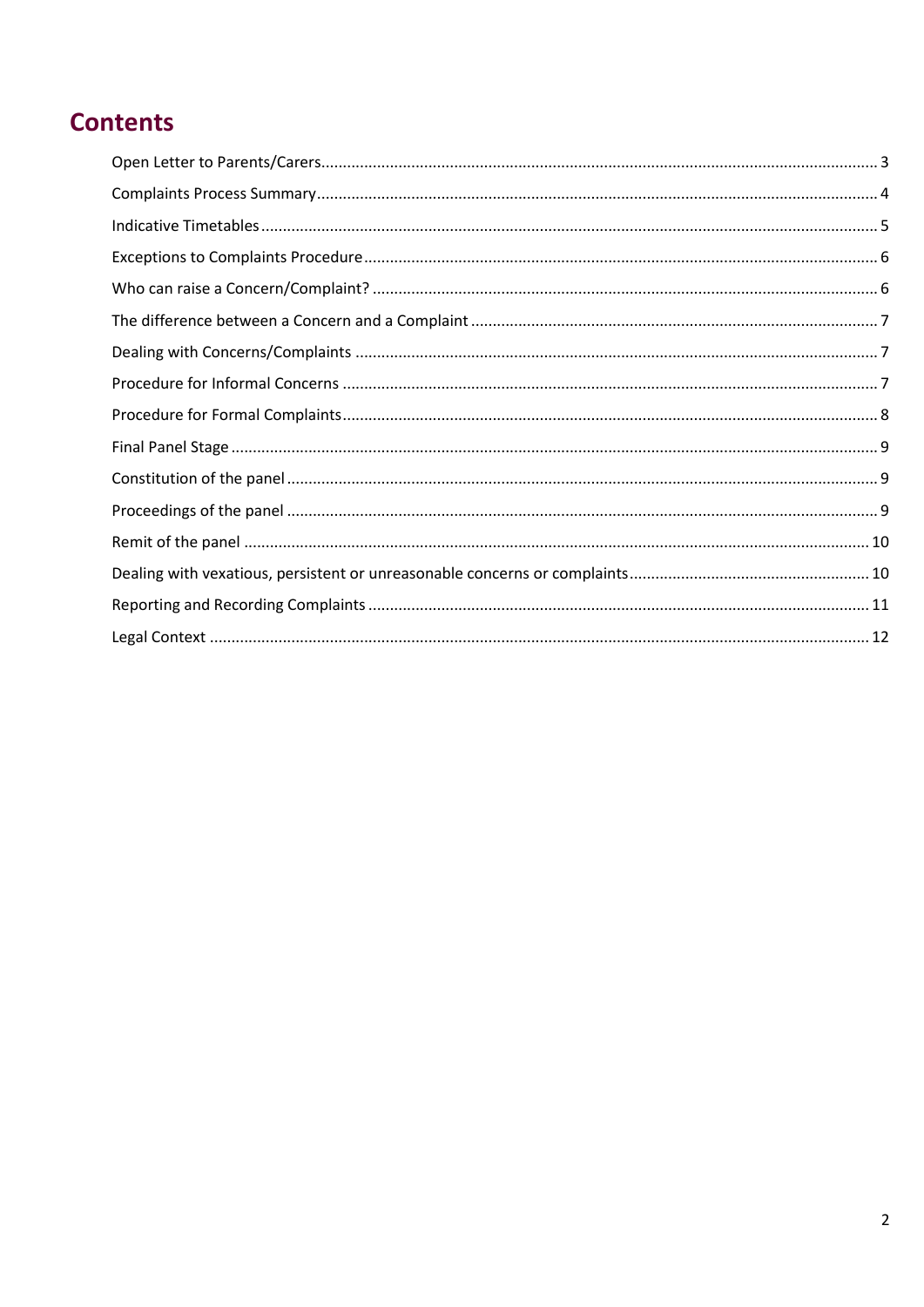#### <span id="page-2-0"></span>**Open Letter to Parents/Carers**

#### Dear Parent/Carer

We are sorry that you are not satisfied with an aspect of your child's Academy. We have a process for handling complaints: this process sets out how we can work together to resolve the complaint, with the aim of always doing so informally and amicably. Our primary goal is always the wellbeing of your child and we commit to working with you to ensure that your child's schooling is as happy and successful as possible.

In order to ensure the best outcome for your child, please read this document carefully.

Please contact your child's form tutor or Head of Year in the first instance. Those who know your child most closely are best placed to resolve a problem. Only if this cannot be achieved through the Academy does the wider Trust become involved. So that the academy can address your concern quickly and to your satisfaction, please ensure that it is:

- **Timely**  you should raise your concerns as soon as possible after the problem arises. Unless there are special reasons why it is not possible to do this, your complaint should be raised within 10 school days.
- **Specific** you should be clear about what the problem is, who is involved and when and where any incident occurred. Where appropriate, you should be able to provide evidence for your claims.
- **Resolvable**  you should let the Academy know what outcome(s) you are seeking. This might be an explanation, an acknowledgement that things could have been done better, an apology, or a change in decision.
- **Polite**  the best result for your child will be achieved by the Academy and parents/carers working together. We will not tolerate any language or behaviour towards staff which is abusive or intimidating.

#### **If you are claiming that a member of staff has harmed your child, this is an allegation. Please see page 6.**

Again, as a general rule, your first port of call should always be your child's form tutor or Head of Year, then a member of the Senior Leadership Team at child's Academy. They know the most about your child and your Academy and are best placed to answer your questions. The wider Trust should only become involved if you have thoroughly discussed your concern/complaint with staff at your Academy and are not satisfied with the response.

We hope that your concern/complaint will be resolved quickly and to your satisfaction.

Yours sincerely

Astrea Academy Trust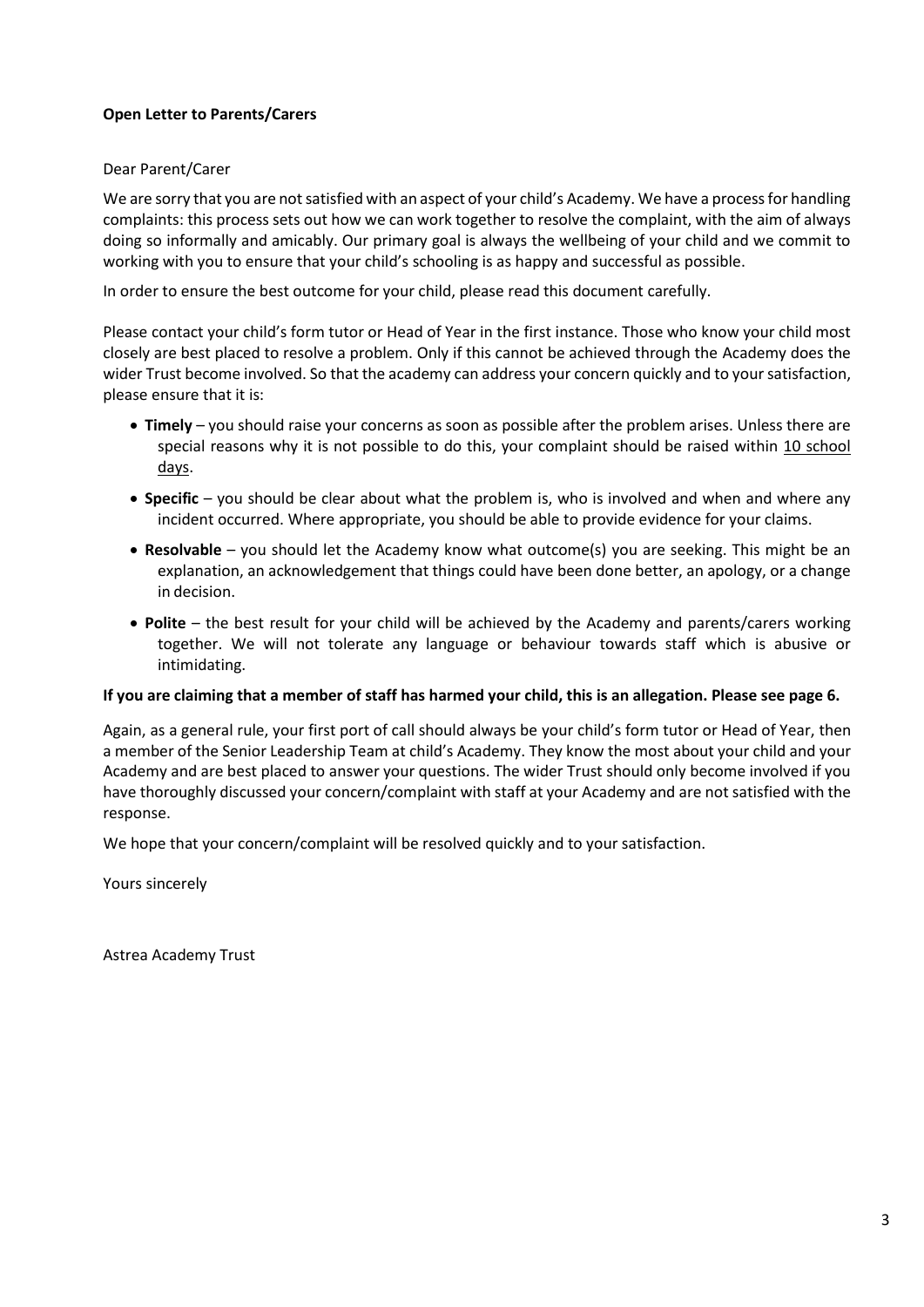

<span id="page-3-0"></span>

NB – At all stages, we will seek an informal resolution to your complaint. In complex cases, it might take longer to investigate a problem so the timings above might be extended and you will be told of this. In some circumstances, the person responsible for an investigation will assign the investigation process to someone else.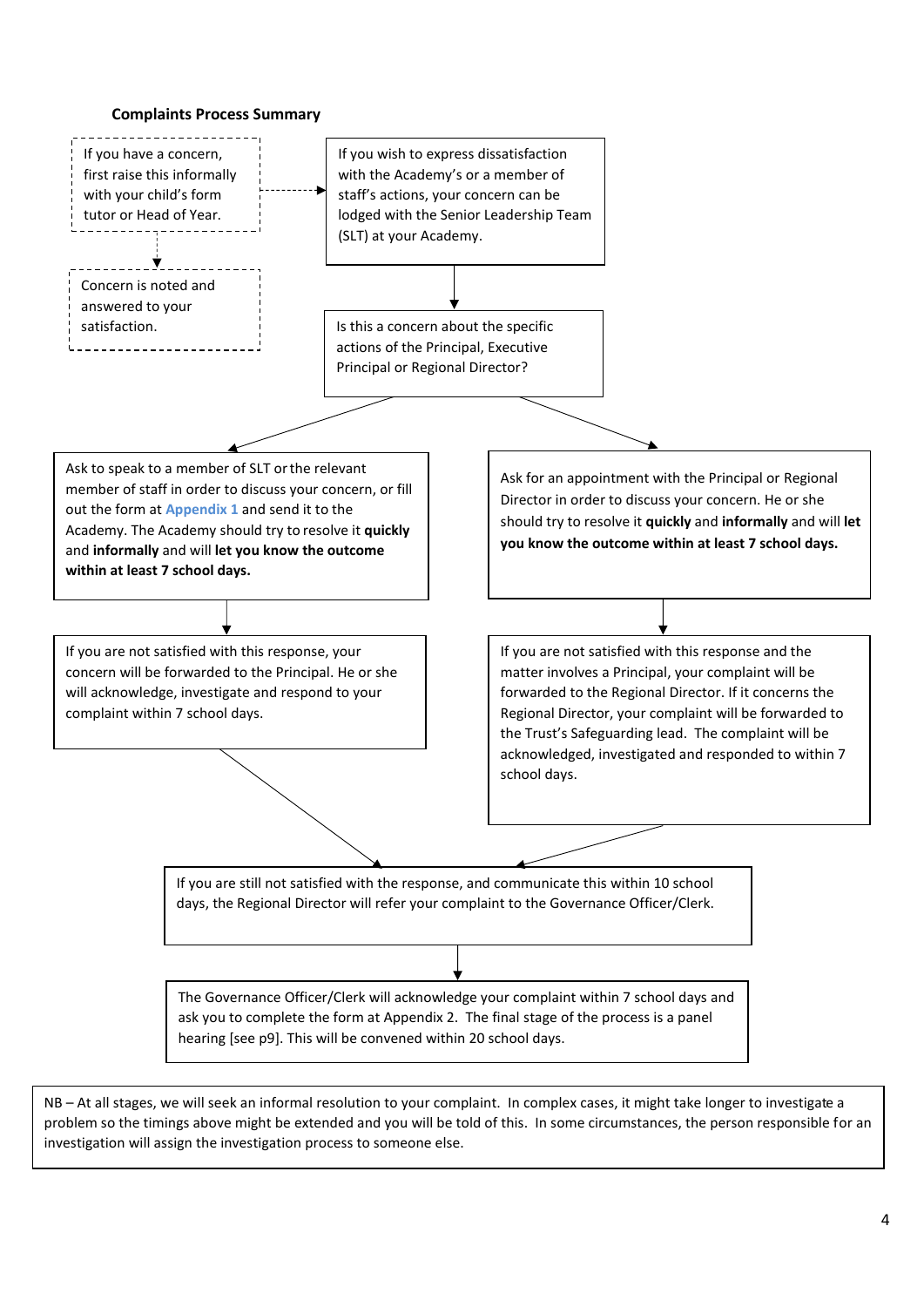#### <span id="page-4-0"></span>**Indicative Timetables**

Academy's will try to resolve any concern as quickly as possible, but all parties must recognise that teachers and support staff have many important demands on their time. In complex cases, it might take longer to investigate than is provided for below – the investigator will communicate this to the parent or carer as soon as possible. A complaint will not be upheld solely because a deadline has been missed.

Where a concern/complaint involves external agencies, the timelines will necessarily take this involvement into account. In certain circumstances, for example, where the Local Authority or another public body is investigating the matters in a complaint, the academy's own process will be suspended until those investigations are concluded.

| <b>Complaints not about the Principal or Regional Director</b> |                          |                                            |
|----------------------------------------------------------------|--------------------------|--------------------------------------------|
| <b>Stage</b>                                                   | <b>Responsible Party</b> | <b>Deadline</b>                            |
| Parent/Carer raises a concern using                            | Academy                  | 10 school days from incident               |
| the Concern Form at Appendix 1                                 |                          |                                            |
| Concern acknowledged                                           | Academy                  | 2 school days from date of concern         |
| Investigation and response                                     | Academy                  | 7 school days from date of concern         |
|                                                                |                          |                                            |
| Unresolved concern forwarded to                                | <b>Regional Director</b> | 5 school days from receiving the Academy's |
| <b>Regional Director</b>                                       |                          | response                                   |
| Concern acknowledged                                           | <b>Regional Director</b> | 2 school days from date of receipt         |
| Investigation and response                                     | <b>Regional Director</b> | 7 school days from date of receipt         |
|                                                                |                          |                                            |
| Unresolved concern referred to                                 | <b>Regional Director</b> | 10 school days from date of                |
| Governance Officer / Clerk                                     |                          | parent/carer response                      |
| Request for final panel stage                                  | Complainant              | 10 school days from date of referral       |
| using form at Appendix 2                                       |                          |                                            |
| Panel to convene                                               | Governance               | 20 school days from date of request for    |
|                                                                | Officer/Clerk            | panel                                      |
| Final response                                                 | Governance               | 5 school days from date of panel meeting   |
|                                                                | Officer/Clerk            |                                            |

| <b>Complaints about the Principal</b>                                                              |                          |                                            |
|----------------------------------------------------------------------------------------------------|--------------------------|--------------------------------------------|
| <b>Stage</b>                                                                                       | <b>Responsible Party</b> | <b>Deadline</b>                            |
| Parent/Carer raises a concern using                                                                | Principal                | 10 school days from incident               |
| the Concern Form at Appendix 1                                                                     |                          |                                            |
| Concern acknowledged                                                                               | Principal                | 2 school days from date of concern         |
|                                                                                                    |                          |                                            |
| Investigation and response                                                                         | Principal                | 7 school days from date of concern         |
|                                                                                                    |                          |                                            |
| Unresolved concern re: Principal                                                                   | <b>Regional Director</b> | 5 school days from receiving the Academy's |
| forwarded to Regional Director                                                                     |                          | response                                   |
| Concern acknowledged                                                                               | <b>Regional Director</b> | 2 school days from date of receipt         |
| Investigation and response                                                                         | <b>Regional Director</b> | 7 school days from date of receipt         |
|                                                                                                    |                          |                                            |
| Unresolved concern referred to                                                                     | Governance Officer/      | 10 school days from date of parent /       |
| Governance Officer/Clerk                                                                           | Clerk                    | carer response                             |
| Request for final panel stage                                                                      | Complainant              | 10 school days from date of referral       |
| using form at Appendix 2                                                                           |                          |                                            |
| Panel to convene                                                                                   | Governance               | 20 school days from date of referral       |
|                                                                                                    | Officer/Clerk            |                                            |
| Final response                                                                                     | Governance               | 5 school days from date of panel           |
|                                                                                                    | Officer/Clerk            | meeting                                    |
| Where a complaint relates to a Regional Director acting as Principal or Executive Principal of the |                          |                                            |

*Academy, the above timeline will be followed with the responsibilities of the Regional Director assumed by a suitably senior employee of the Trust.*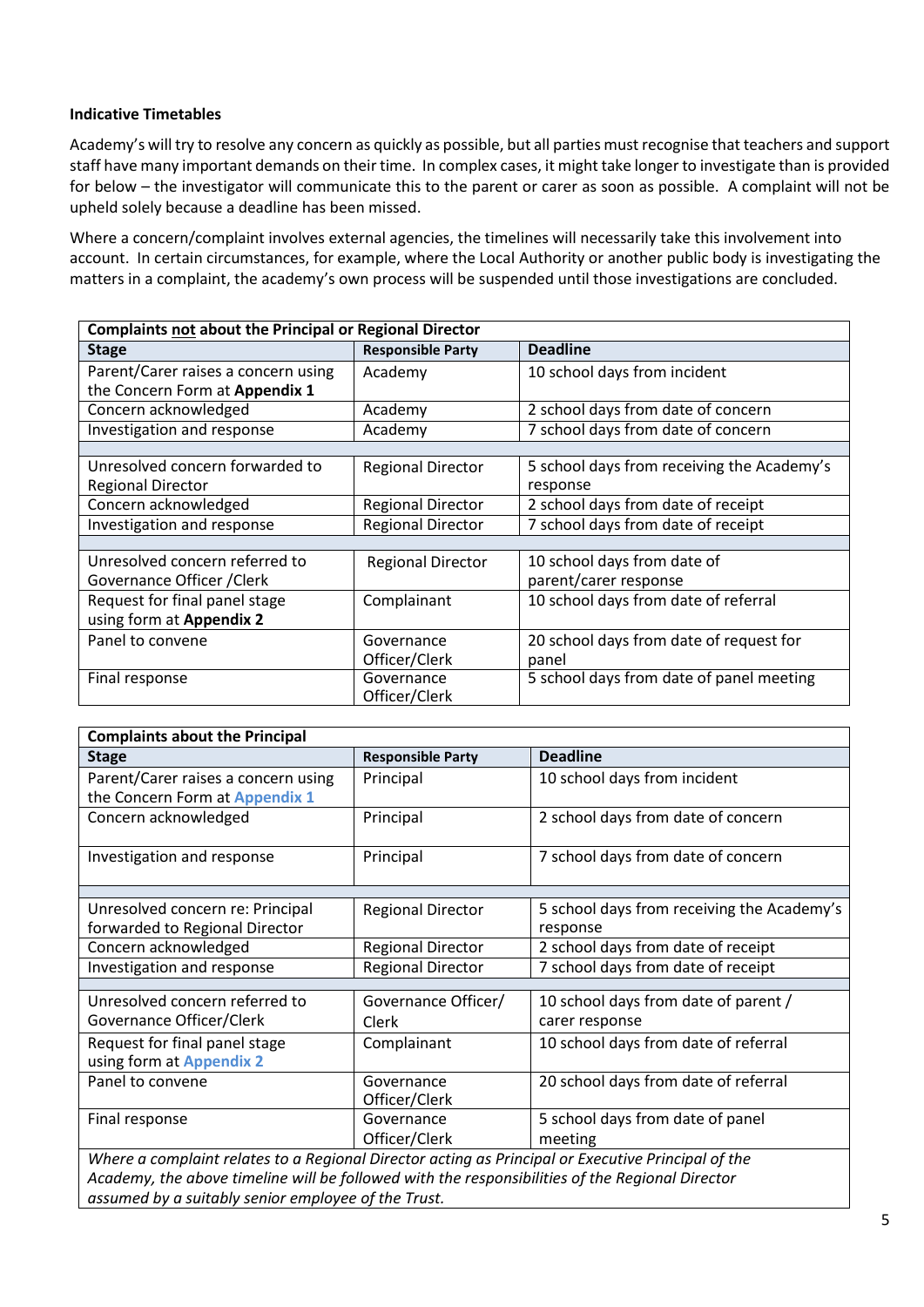#### <span id="page-5-0"></span>**Exceptions to Complaints Procedure**

This Complaints Procedure covers most concerns/complaints about the provision of facilities or services at the Academy. However, the exceptions listed below are not covered because separate procedures exist. Where an Academy's actions are because of advice given by the Local Authority or another public body, complainants will be asked to refer their concern directly to that authority.

| <b>Exceptions</b>                                                        | Where to look                                                                            |  |
|--------------------------------------------------------------------------|------------------------------------------------------------------------------------------|--|
| Allegations of child abuse /other                                        | Immediately report your concern to the class                                             |  |
| child protection issues                                                  | teacher, Designated Safeguarding Lead or                                                 |  |
| Other safeguarding issues                                                | Principal and check the Academy's Safeguarding                                           |  |
|                                                                          | policy.                                                                                  |  |
| You can also report concerns about how child protection issues are being |                                                                                          |  |
|                                                                          | handled in your own or another organisation to the NSPCC's whistleblowing advice line on |  |
| 0800 028 0285 or at help@nspcc.org.uk.                                   |                                                                                          |  |
| <b>Statutory Assessment of SEN</b>                                       | Check the Academy's SEND offer and report your                                           |  |
|                                                                          | concern to the SENCO or Principal.                                                       |  |
| <b>School Admissions including</b>                                       | Check the Academy's Admissions policy for                                                |  |
| appeals                                                                  | contact details and further advice.                                                      |  |
|                                                                          |                                                                                          |  |
| <b>Student Exclusions</b>                                                | Check the Academy's Behaviour Policy. Contact                                            |  |
|                                                                          | your Academy for further advice.                                                         |  |
| Qualifications awarded on the basis of                                   | Each Awarding Body will establish its own                                                |  |
| centre-assessed grades or equivalent                                     | process for the management of appeals and                                                |  |
|                                                                          | complaints and the examinations officer of your                                          |  |
|                                                                          | Academy will be able to advise you in this.                                              |  |
| Whistleblowing (for financial or                                         | Check the Astrea Whistleblowing Policy for contact                                       |  |
| other regulatory malpractice)                                            | details and further advice.                                                              |  |
| Staff grievances /disciplinary                                           | These matters will invoke the Academy internal                                           |  |
| procedures                                                               | grievance procedures.                                                                    |  |

If your concern relates to an external service provider, this should be raised with the Principal of the Academy in the first instance, but it might be that you or the Academy will have to follow the provider's own complaints policy thereafter.

#### **If the issue concerns a serious safeguarding or child protection issue, an allegation of abuse or a matter with serious disciplinary consequences, the Principal should be informed immediately.**

#### **Principles**

This procedure exists to provide parents/carers with a formal structure to express a concern about Academy issues. The Academy seeks to ensure all concerns and complaints are dealt with efficiently, sensitively and where possible in confidence, at the appropriate level. All complaints are handled in a balanced, neutral way, and assuming nothing until all of the facts are established.

#### <span id="page-5-1"></span>**Who can raise a Concern/Complaint?**

This policy is intended to cover parents/carers of students currently registered at Astrea Academy Trust academies to which the concern/complaint pertains.

Where a child wishes to raise a concern/complaint, he or she should do this through parents/carers. In exceptional cases where this is not possible, a trusted adult at the Academy can be asked to support a child in this.

Astrea Academy Trust academies will take seriously concerns/complaints from any party, but must prioritise its provision for existing students. There will be no automatic right to proceed to the final panel stage for anybody other than existing parents/carers.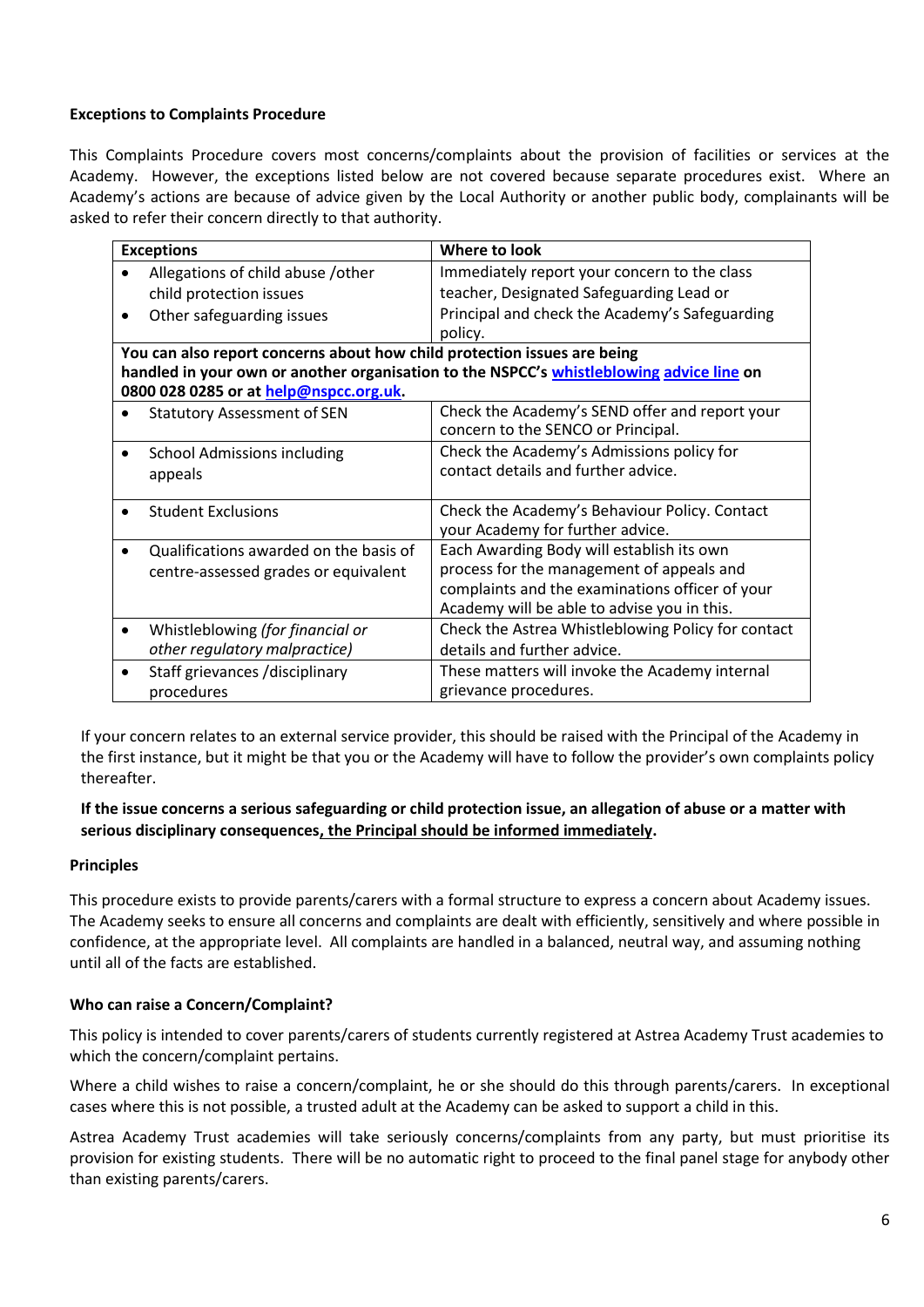#### <span id="page-6-0"></span>**The difference between a Concern and a Complaint**

All complaints initially start as a concern, which can be defined as *'an expression of worry or doubt over an issue, considered to be important, for which reassurances are sought'*. For example, a parent/carer might wish to be assured that his or her child is receiving the appropriate difficulty of homework or might ask a member of staff to clarify a comment that the child has made about something at the Academy.

Concerns can materialise into a formal complaint only after informal processes with the academy have been exhausted and if the response from the Academy is perceived as unsatisfactory. A complaint is defined as '*an expression of dissatisfaction however made, about actions (or lack of actions) taken'.*

It is in everyone's interests that all concerns/complaints are resolved at the earliest possible stage, without the need to invoke formal complaint procedures. This will take the format of an informal resolution.

#### <span id="page-6-1"></span>**Dealing with Concerns/Complaints**

The procedure aims to ensure all concerns/complaints are dealt with in a time-sensitive manner and, where possible, as informally as possible.

- The objective is for all complainants to receive a timely acknowledgment to their initial concern or complaint within two school days - and to provide a response within seven school days.
- To clarify what the parent/carer feels would put things right.
- To gather appropriate information in relation to the concern/complaint, by thorough investigation in the form of taking statements and speaking to witnesses.
- To keep accurate records of all relevant conversations and meetings held in relation to the concern/complaint.
- To reach a satisfactory conclusion, which should be communicated through a written response and/or meeting with the complainant.
- To report on concerns/complaints to line managers or the Principal as appropriate and to ensure that formal complaints are reported to local committees.
- At each stage of the concern/complaint, the person investigating will seek ways to resolve the complaint satisfactorily. It might be appropriate for the Academy to offer one or more of the following:
	- An explanation
	- An acknowledgement that the complaint is valid in whole or in part and/or acknowledgement that the situation could have been handled differently or better (this is not the same as an admission of negligence).
	- An assurance and an explanation of the steps that have been taken to ensure that it will not happen again
	- An apology
	- An undertaking to review procedures in light of the concern/complaint.

#### <span id="page-6-2"></span>**Procedure for Informal Concerns**

Most concerns can be resolved at an initial informal stage. In the first instance, it is essential each concern is directed at a level appropriate with the nature of the concern and parents/carers are asked to speak to a relevant member of staff.

At this stage, the Principal or staff member must seek clarification on the concern, identifying the outcome the parent/carer is requesting. Even though this is likely to be a spoken exchange, it is important that all parties are in agreement on outcomes and agreed actions.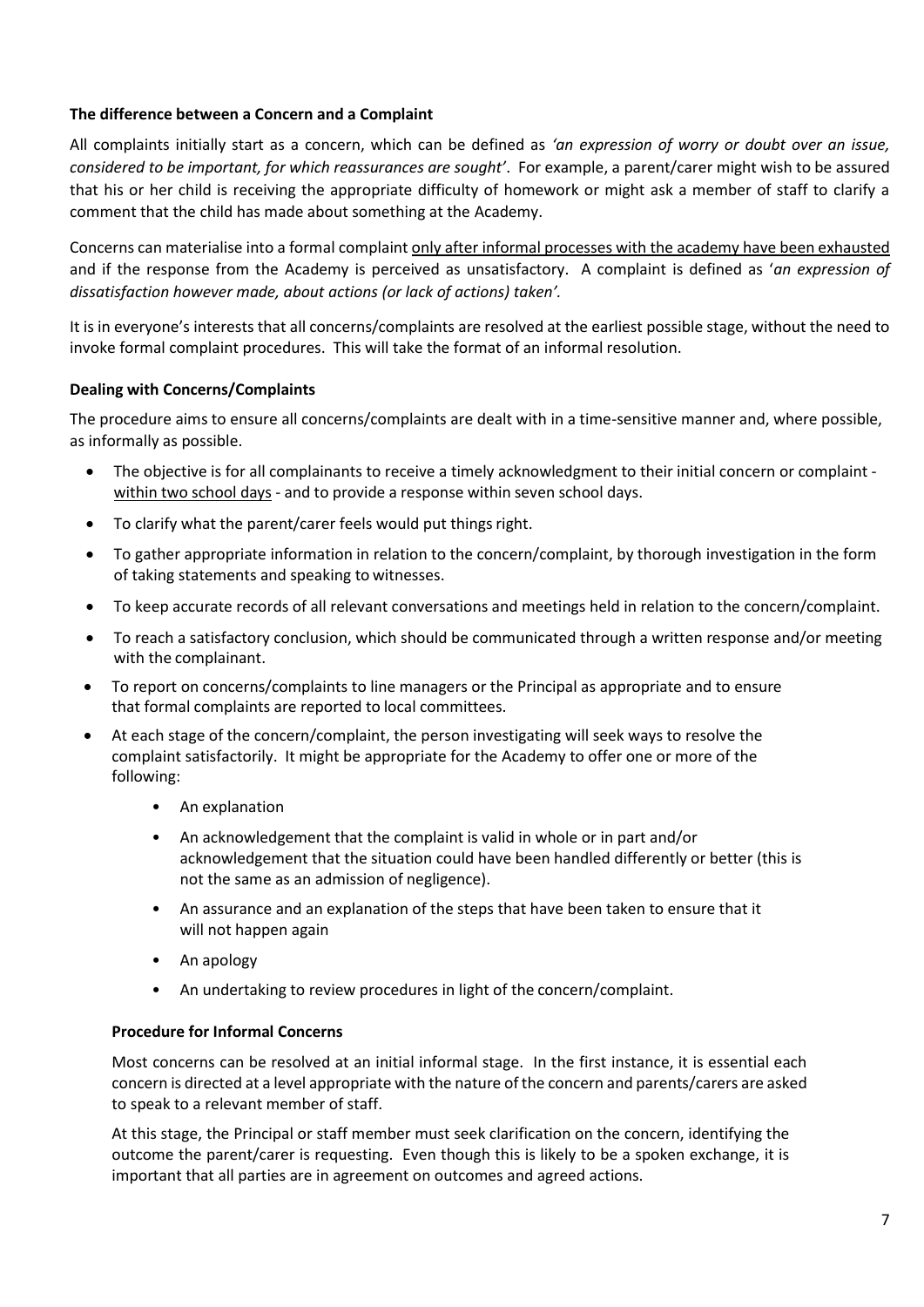If the concern remains unresolved, the Principal may refer the matter to the Regional Director for review and response. This response can be provided orally or in writing.

If an initial concern is reported to directly to the Trust's central team, the complainant will be asked to complete the Concern Form at **Appendix 1** for submission directly to the Academy. This document is intended to facilitate communication with the Academy and should include:

- 1. Details of the concern
- 2. Any attempts made to raise/resolve the complaint (including who they have communicated with)
- 3. Any actions they feel would resolve the issue

The Concern Form should be sent directly to the Academy for response and will initiate the informal concern process. A matter will only become a formal complaint requiring review by a panel after all attempts to resolve the concern informally through the Academy and Regional Director remain unsuccessful.

#### <span id="page-7-0"></span>**Procedure for Formal Complaints**

If all attempts to resolve the concern remain unsuccessful, the Regional Director will refer the complainant to the local Clerk, who will ask the complainant to initiate the formal complaints process using the form at **Appendix 2**. This written document should include:

- 1. Details of the complaint (the Concern Form may be attached)
- 2. Why the Academy's/Regional Director's response wasinadequate
- 3. What actions a panel may take to resolve the issue

Upon receipt of the form, the local Clerk will convene a panel to review the complaint.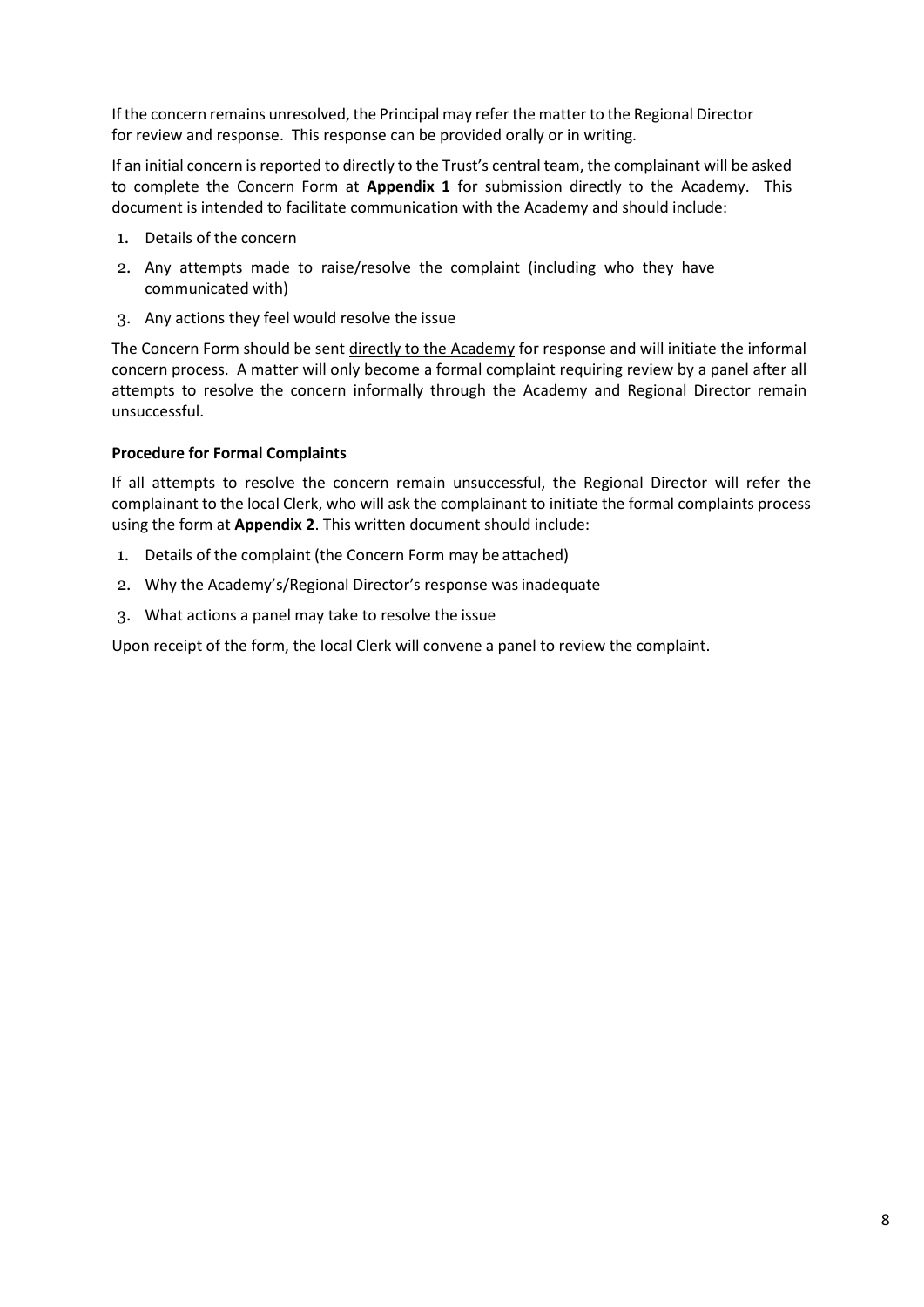#### <span id="page-8-0"></span>**Final Panel Stage**

The very last stage of the Astrea Academy Trust complaint process is a referral to a panel. The parent/carer must request this within 10 school days of receiving the Regional Director's response. Upon referral, the Clerk will convene a panel at the earliest appropriate opportunity, but within at least 20 school days.

A panel considers complaints on behalf of Astrea Academy Trust Board.

#### <span id="page-8-1"></span>**Constitution of the panel**

The Clerk will convene a complaints panel which will comprise the following:

- The panel will consist of no fewer than three members, drawn from the Trust's Statutory Review Committee (all local committee members and central team employees). Staff members from the Academy to which the complaint pertains will not sit on the panel.
- At least one panel member must be independent of the management and running of that particular academy and cannot be a member of the academy's local committee.
- No member of the panel can have been directly involved in previous considerations of the complaint. This includes the Chair of the local committee if they have been involved at any stage.

#### <span id="page-8-2"></span>**Proceedings of the panel**

Astrea Head of Governance and Legal, having sought the views of the complainant and the Principal/Regional Director, will decide which of these following procedures is most beneficial to the nature of the complaint.

#### **1) A formal meeting**

All parties will attend the meeting in the same room. The meeting includes the parent/carer, the Principal/Regional Director and any other staff/witnesses who will be invited to make representations concerning the complaint. The appeal will be closed to the public.

Parties may be questioned by the panel members so that they can form a clear and unbiased view of the complaint. Whilst it will be for the chair of the panel to decide exactly how the meeting will proceed, the procedure at the meeting will allow:

- a. the complainant to explain their complaint
- b. the Principal/Regional Director to explain the Academy's response
- c. the panel to have an opportunity to question both the complainant and the otherparty
- d. all involved to call witnesses (subject to the approval of the chair of the panel), and the panel to question all the witnesses
- e. the complainant, the Principal/Regional Director and staff/witnesses to be accompanied at the meeting if they so wish (other than by a legal representative).

At the end of the meeting, the chair of the panel will explain to the complainant and the Principal/other party that the panel will consider its decision based on the information and evidence presented to them, and a written response will be sent to both parties as quickly as possible and in an expeditious manner.

The meeting will be minuted and the complainant will be informed of the panel decision within 5 school days.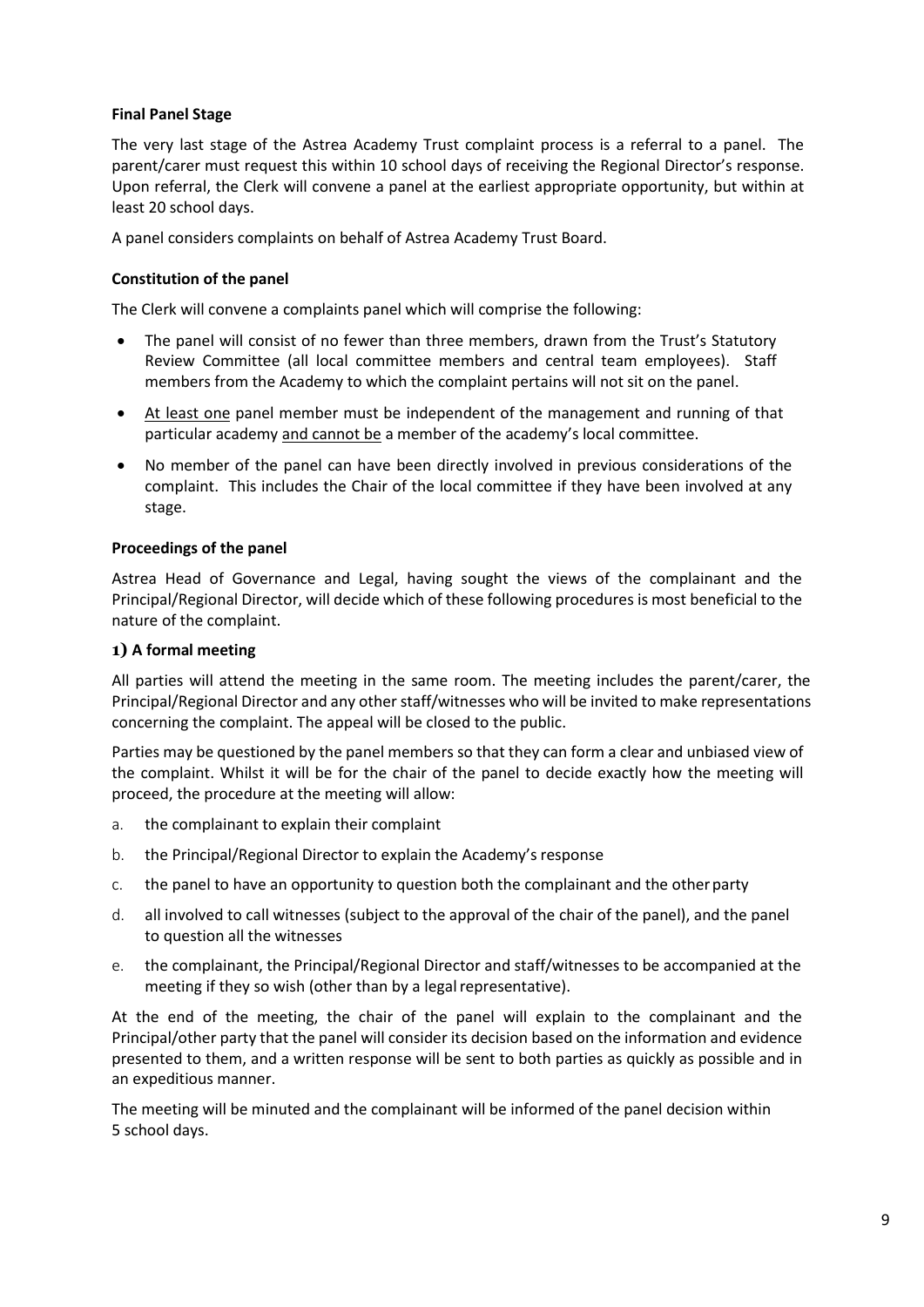#### **2) An investigatory approach**

The complainant and representative(s) from the academy may be invited to attend a formal meeting with the complaints panel in order to clarify the matter. As the panel meeting is intended to be investigatory, the persons giving evidence or making representations to the panel would normally attend separately. Whilst it will be for the chair of the panel to decide exactly how the meeting will proceed, the procedure will allow:

- a. the complainant, the Principal/Regional Director and staff/witnesses to be accompanied if they so wish (other than by a legal representative)
- b. notes of the interview to be made, checked with the interviewee and made available to other parties on request.

The chair of the panel will explain to the complainant and the Principal/Regional Director that the panel will consider its decision based on the information and evidence presented to them, and a written response will be sent to both parties as quickly as possible and in an expeditious manner.

**Whichever procedure is followed, the panel will remember that some parent/carers are unfamiliar to dealing with groups of people in formal situations and may feel inhibited. Parents/Carers may also feel emotional about discussing an issue that affects their child. The Chair of the panel will ensure that the proceedings are as informal as the situation allows.**

The Governance Officer/Clerk will be the contact point for the formal complaint and will be required to:

- Set the date, time and venue of the hearing
- Collate any written material and send it to the parties in advance of the hearing
- Record the proceedings
- Notify parties of the panel's decision.

#### <span id="page-9-0"></span>**Remit of the panel**

The panel can:

- Decide whether or not the complaint has merit
- Decide on the appropriate action to be taken to resolve the complaint
- Recommend changes to the Academy's systems or procedures to ensure that problems of a similar nature do not recur.

#### <span id="page-9-1"></span>**Dealing with vexatious, persistent or unreasonable concerns or complaints**

The Academy is committed to dealing with all concerns/complaints fairly and impartially, with each parent/carer being dealt with fairly and individually. Whilst contact between the Academy and the parent/carer will not be limited, we do not expect our teaching and operational staff to tolerate unacceptable behaviour deemed abusive, threatening or offensive.

In the case of vexatious, persistent or unreasonable concerns/complaints, if the complainant remains dissatisfied after all stages have been properly followed, the Governance Officer/Clerk will inform the parent/carer in writing that the procedure has been exhausted and the matter is now closed.

Should an individual's approach to their concern/complaint become disturbing, intimidating or harassing, legal advice may be sought. Astrea Academy Trust has a duty of care to its employees, as Principals do to their staff, and this will be upheld. Please refer to the guidance appended to this policy.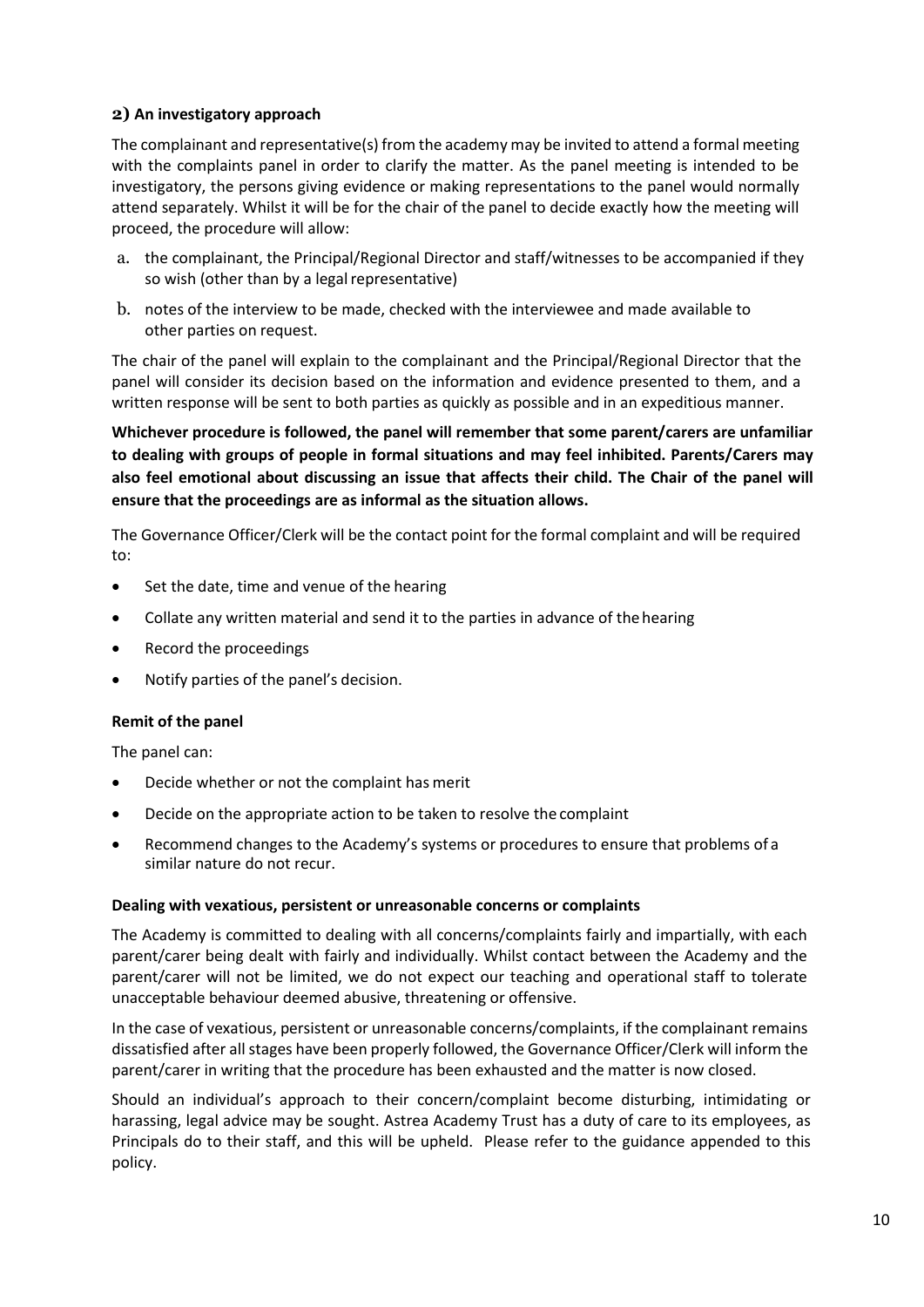#### <span id="page-10-0"></span>**Reporting and Recording Complaints**

The Complaints Form at **Appendix 2** should be used for all formal complaints and once received, the Academy will record all issues, with the Principal holding responsibility for ensuring staff consistently and accurately record all formal complaints. Records of formal complaints will include whether they are resolved following a formal procedure, or proceed to a panel hearing; and any action taken by the Academy as a result of those complaints regardless of whether they are upheld.

#### **Note**

- i. Records relating to individual complaints are confidential, except in limited circumstances to comply with specific acts or statutory law. This includes an adherence to the Data Protection Act 2018 or Freedom of Information Act 2000, or where the Secretary of State or a statutory body conducting an inspection under s109 of the 2008 Act requests access to them.
- ii. The Academy's local committee will monitor the level of formal complaints and review the outcomes on a regular basis through themechanism of performance and data reporting. Where possible, parents/carers will not be identified.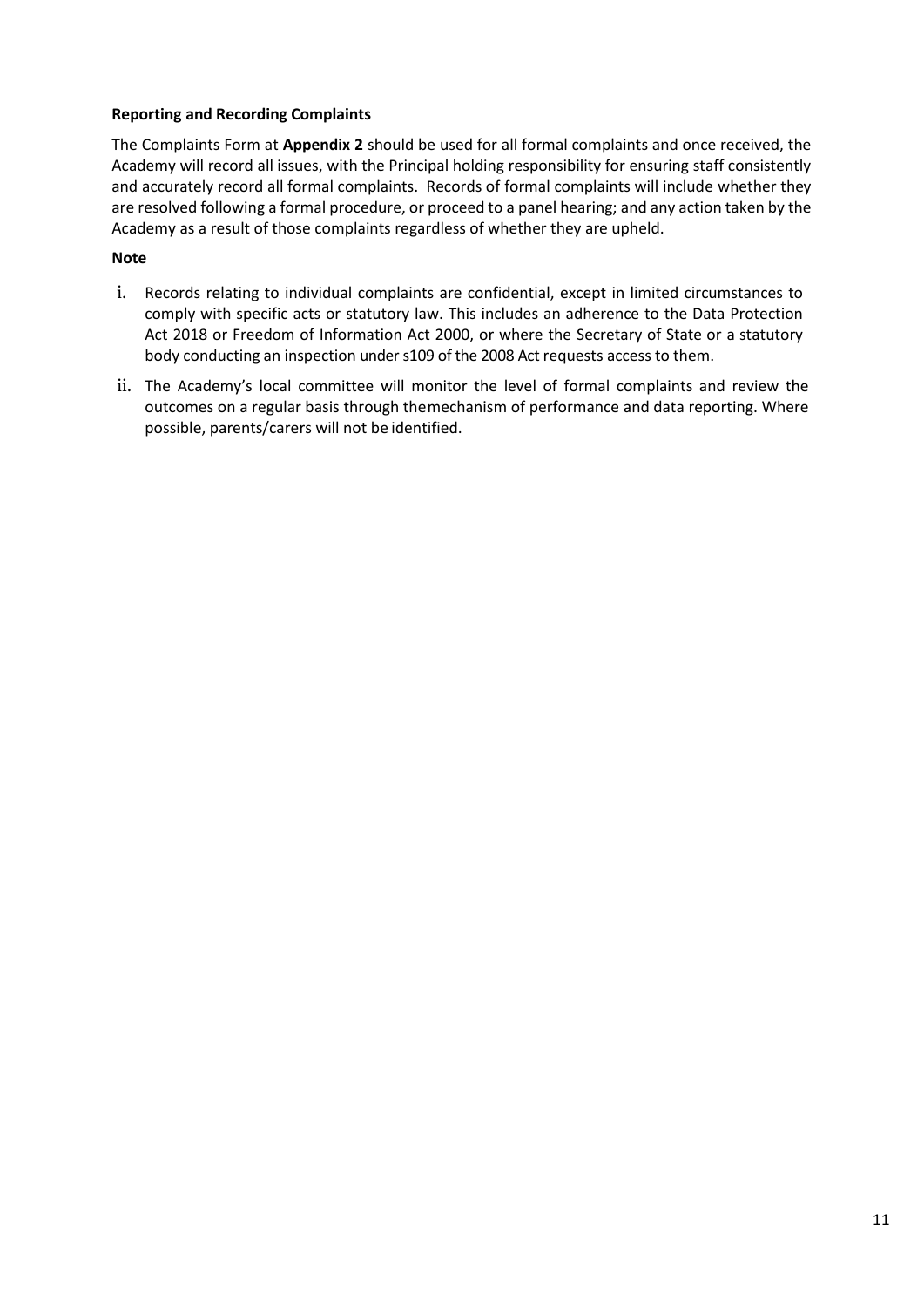#### <span id="page-11-0"></span>**Legal Context**

In accordance with the **Education (Independent Schools Standards (England)) Regulations 2014, Schedule 1, Part 7**, all academies must make available to all parents/carers a robust and effective complaints procedure to deal with all complaints relating to their academy and to any community facilities or services that the Academy provides.

#### **These regulations state that all complaints policies must:**

- a. be in writing
- b. be made available to parents/carers of students
- c. set out clear timescales for the management of the complaint
- d. allow for a complaint to be made and considered initially on an informal basis
- e. where the parent/carer is not satisfied with the response to the complaint made in accordance with sub-paragraph (d), establish a formal procedure for the complaint to be made in writing
- f. where the parent/carer is not satisfied with the response to the complaint made in

accordance with sub-paragraph (e), make provision for a hearing before a panel appointed by or on behalf of the proprietor and consisting of at least three people who were not directly involved in the matters detailed in the complaint

- g. ensures that, where there is a panel hearing of a complaint, one panel member is independent of the management and running of the Academy
- h. allows for a parent/carer to attend and be accompanied at a panel hearing if they wish
- i. provide for the panel to make findings and recommendations and stipulate that a copy of those findings and recommendations is:
	- provided to the parent/carer and, where relevant, the person complained about; and
	- available for inspection on the Academy premises by the proprietor and the Principal
- j. provide for a written record to be kept of all complaints that are made in accordance with sub-paragraph (e) and:
	- whether they are resolved following a formal procedure, or proceed to a panel hearing; and
	- action taken by the Academy as a result of those complaints (regardless of whether they are upheld); and
- k. provide that correspondence, statements and records relating to individual complaints are to be kept confidential except where the Secretary of State or a body conducting an inspection under section 109 of the 2008 Act requests access to them.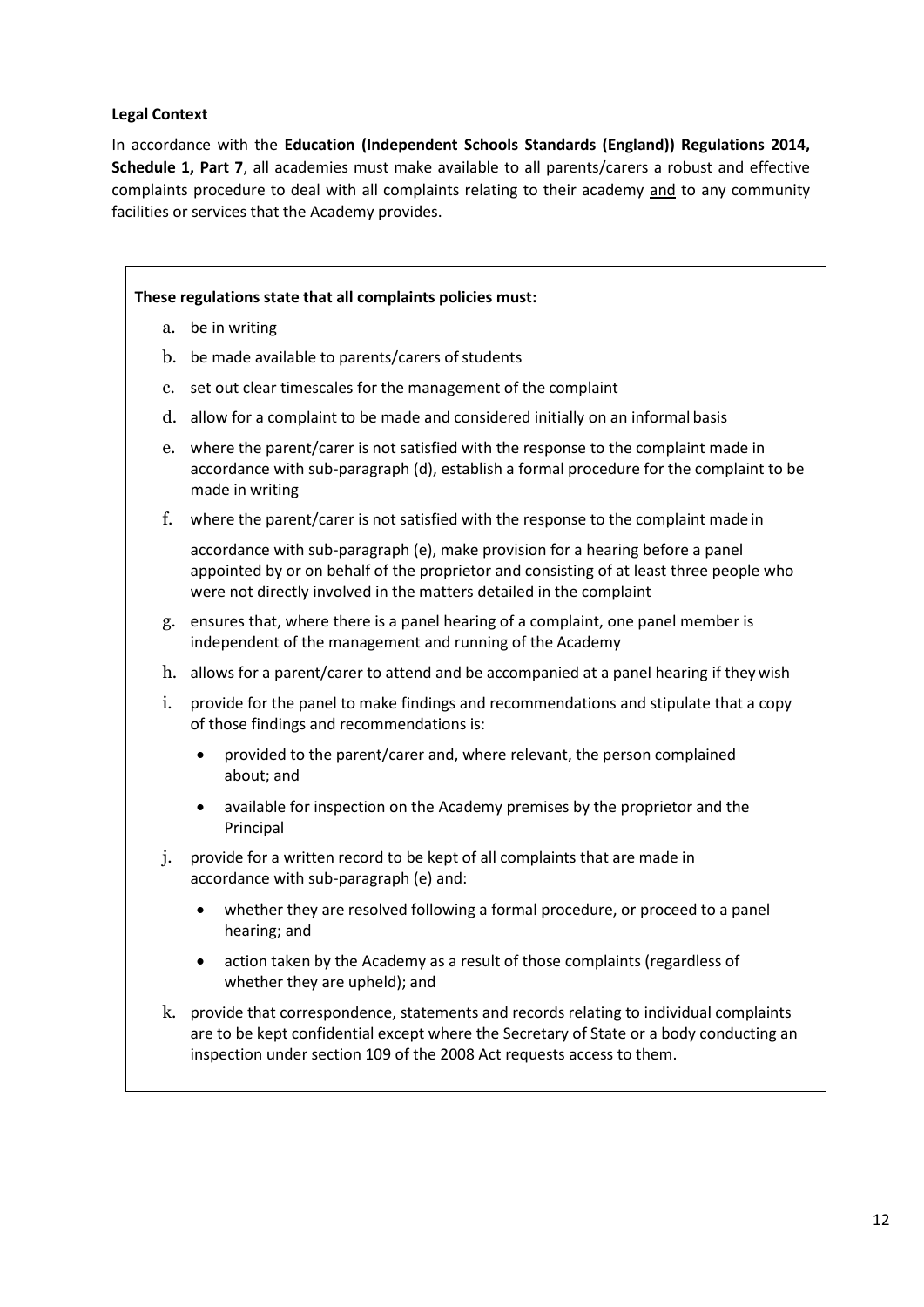## **Appendix 1**

# **Academy's Concern Form**

**This form should be sent to the Academy for investigation and response. You should receive a response from the Academy within 7 school days from date of receipt. Many thanks for your patience and we hope that your concern can be resolved informally.**

| <b>Name</b>                                                                                     |  |  |
|-------------------------------------------------------------------------------------------------|--|--|
| <b>Date</b>                                                                                     |  |  |
| <b>Address</b>                                                                                  |  |  |
| <b>Student Name/Year</b><br>(if applicable)                                                     |  |  |
| <b>Relationship to student</b><br>(if applicable)                                               |  |  |
| <b>Student's address</b><br>(if different from above)                                           |  |  |
| Contact number(s)<br>(if you have a preferred time within the<br>school day, please state it)   |  |  |
| <b>Email address</b>                                                                            |  |  |
| <b>Details of Concern</b>                                                                       |  |  |
| Name(s) of staff member(s) at the Academy to whom you have spoken to about your concern?        |  |  |
| What action have you already taken to try and resolve the concern?                              |  |  |
| What actions do you feel might resolve this concern?<br>(e.g. an explanation, an apology, etc.) |  |  |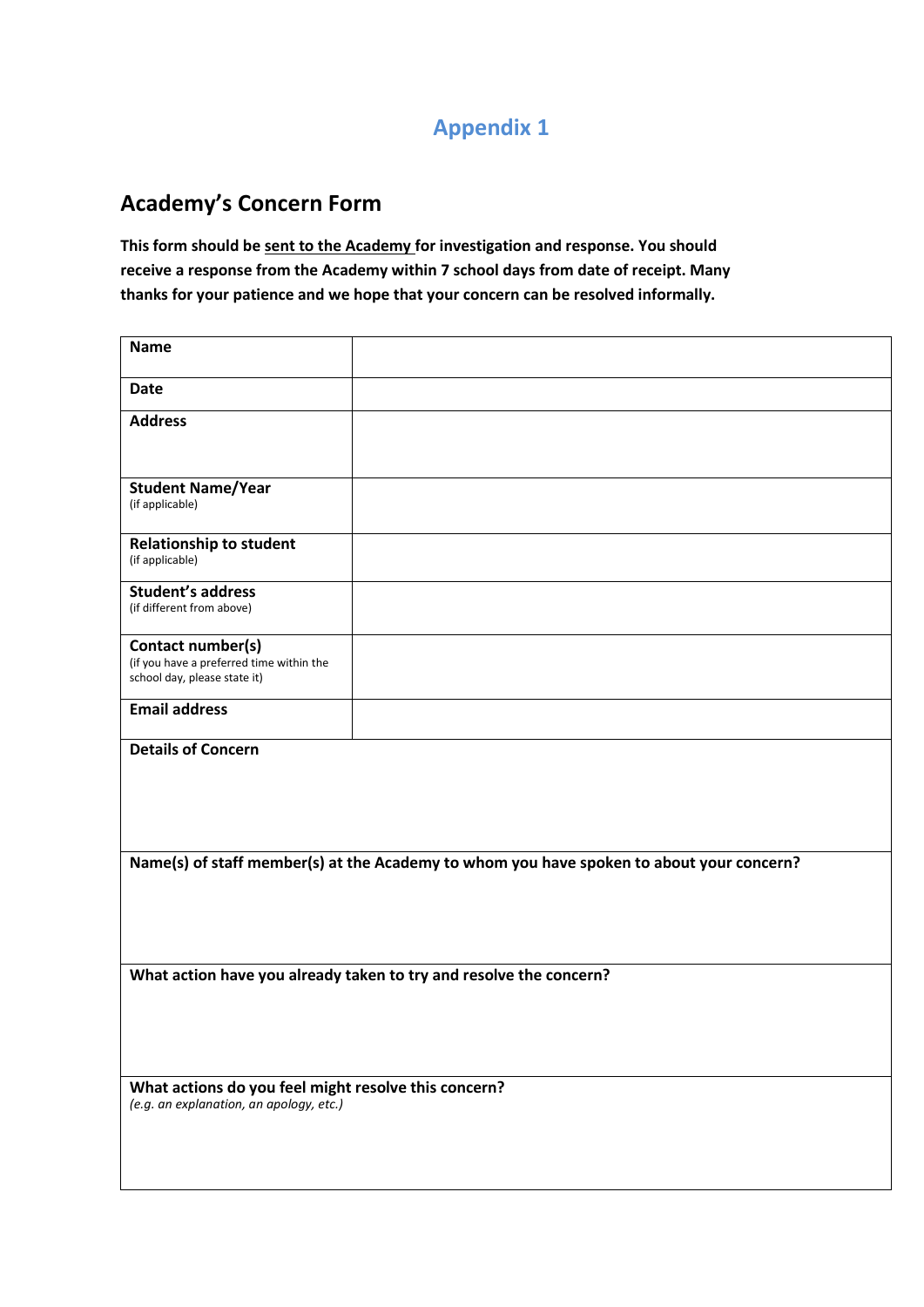### **Appendix 2**

# **Formal Complaint**

**This form may only be used when all informal processes involving the Academy and the Regional Director have been exhausted. Upon submission, the Governance Officer/Clerk will convene a panel to review the complaint within 20 school days of receipt.**

| <b>Name</b>                                                                                   |  |  |
|-----------------------------------------------------------------------------------------------|--|--|
| <b>Date</b>                                                                                   |  |  |
| <b>Address</b>                                                                                |  |  |
| <b>Student Name/Year</b><br>(if applicable)                                                   |  |  |
| <b>Relationship to student</b><br>(if applicable)                                             |  |  |
| <b>Student's address</b><br>(if different from above)                                         |  |  |
| Contact number(s)<br>(if you have a preferred time within the<br>school day, please state it) |  |  |
| <b>Email address</b>                                                                          |  |  |
| <b>Details of Complaint</b>                                                                   |  |  |
| Why was the Academy's / Regional Director's response not satisfactory?                        |  |  |
| What action(s) can the Trust/Academy take to resolve this complaint?                          |  |  |